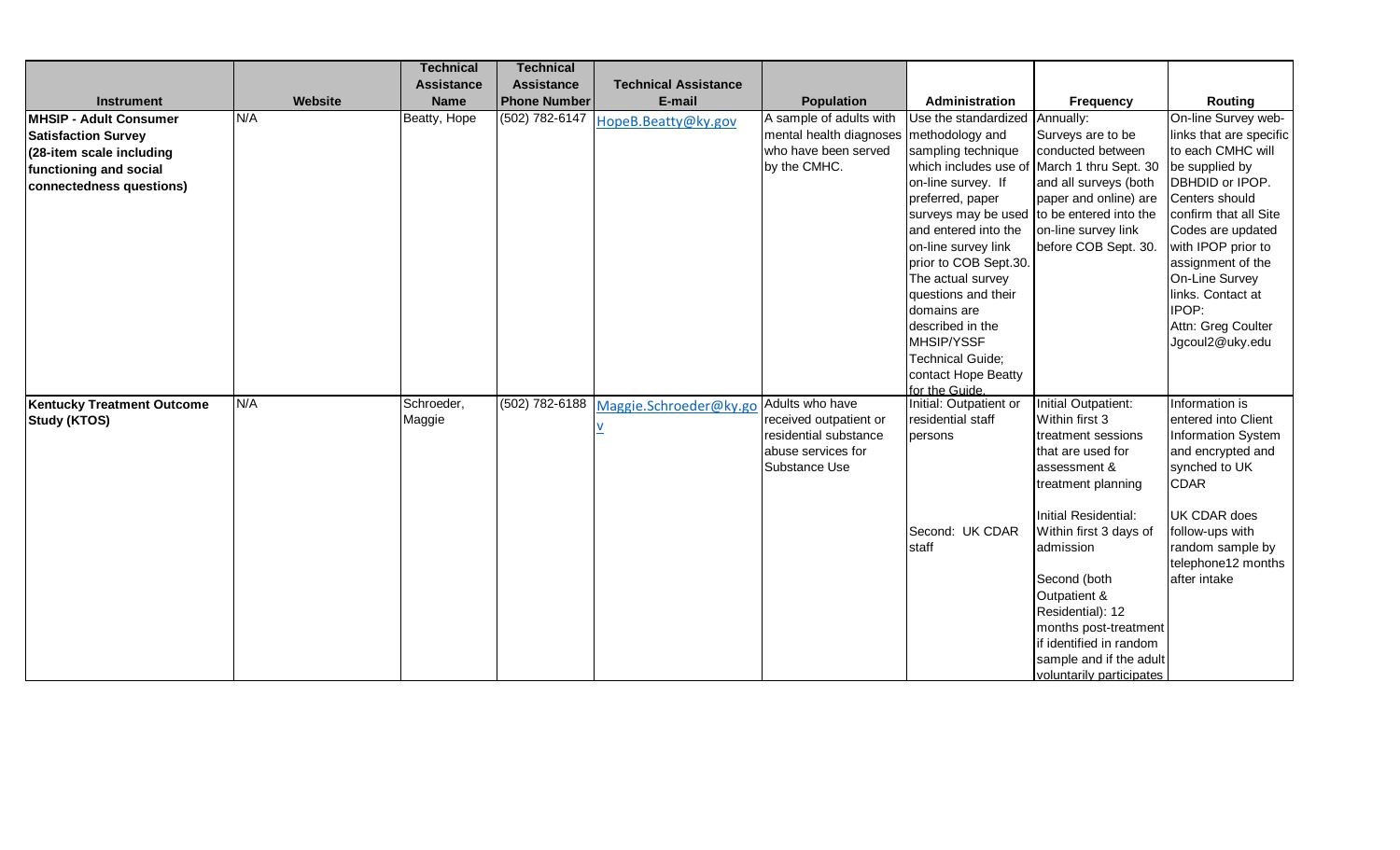|                                                                                                                                                                                                                                                                                                                                                                                                                       |         | <b>Technical</b>    | <b>Technical</b>    |                             |                                                                                                                                                                   |                                                                        |                                                                         |                                                                                                                                                                                                                                                                                 |
|-----------------------------------------------------------------------------------------------------------------------------------------------------------------------------------------------------------------------------------------------------------------------------------------------------------------------------------------------------------------------------------------------------------------------|---------|---------------------|---------------------|-----------------------------|-------------------------------------------------------------------------------------------------------------------------------------------------------------------|------------------------------------------------------------------------|-------------------------------------------------------------------------|---------------------------------------------------------------------------------------------------------------------------------------------------------------------------------------------------------------------------------------------------------------------------------|
|                                                                                                                                                                                                                                                                                                                                                                                                                       |         | <b>Assistance</b>   | <b>Assistance</b>   | <b>Technical Assistance</b> |                                                                                                                                                                   |                                                                        |                                                                         |                                                                                                                                                                                                                                                                                 |
| <b>Instrument</b>                                                                                                                                                                                                                                                                                                                                                                                                     | Website | <b>Name</b>         | <b>Phone Number</b> | E-mail                      | <b>Population</b>                                                                                                                                                 | Administration                                                         | Frequency                                                               | Routing                                                                                                                                                                                                                                                                         |
| <b>KY Moms MATR</b><br><b>IDetailed baseline assessment of</b><br>pregnant and/or postpartum (up<br>to 60 days) women with a<br>substance use disorder:<br>substance use, mental health,<br>stress, physical health,<br>partner/family issues, domestic<br>violence                                                                                                                                                   | N/A     | Stratton, Katie     | (502) 782-6192      | Katie.Stratton@ky.gov       | Pregnant and/or<br>postpartum (up to 60<br>days) women with a<br>substance use disorder<br>diagnosis                                                              | Completed by KY-<br><b>Moms MATR</b><br>coordinator or case<br>manager | Baseline: Within first 3<br>visits or 30 days<br>whichever comes first. | Information is<br>entered into the<br><b>Client Information</b><br>System and is<br>encrypted and<br>synced to UK CDAR.<br>Electronic copies of<br>the completed<br>instruments and<br>narratives are<br>available in the<br>Client Information<br>System by client<br>name and |
| <b>KY Opiate Replacement</b><br><b>Treatment Outcome Study</b><br>Participation is required only<br>from the Substance Abuse<br><b>Prevention &amp; Treatment (SAPT)</b><br>funded Narcotic Treatment<br>Programs. Non SAPT funded<br>Narcotic Treatment Programs<br>participate on a voluntary basis.<br>Tools include:<br>1. Opiate Replacement Baseline<br>(KORTOS)<br>2. Opiate Replacement Follow-up<br>(6month) | N/A     | Thompson,<br>Karrla | (502) 782-6298      | Karla.Thompson@ky.gov       | Adults with opiate<br>dependence needing<br>medical detoxification or<br>maintenance,<br>participating in a CMHC Staff<br>opiate replacement<br>treatment program | Initial: Program staff<br>persons<br>Second: UK CDAR                   | Initial: At<br>intake/admission                                         | identification<br>Information is<br>entered into the<br><b>Client Information</b><br>System and is<br>encrypted and<br>synced to UK CDAR<br><b>UK CDAR does</b><br>follow-up with<br>random sample of<br>clients in treatment<br>at 6 months                                    |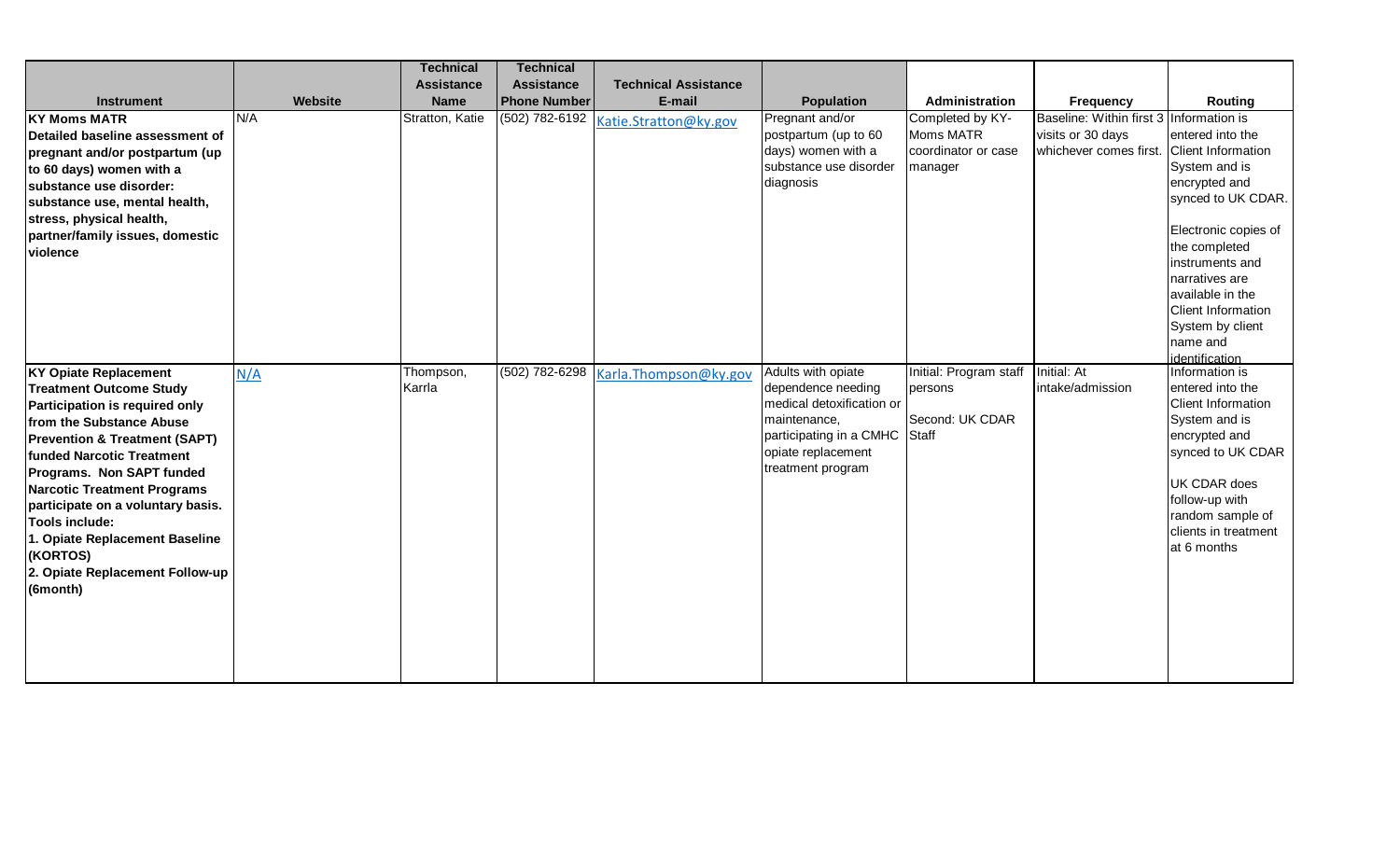|                                       |         | <b>Technical</b>  | <b>Technical</b>    |                             |                          |                 |                                               |                            |
|---------------------------------------|---------|-------------------|---------------------|-----------------------------|--------------------------|-----------------|-----------------------------------------------|----------------------------|
|                                       |         | <b>Assistance</b> | <b>Assistance</b>   | <b>Technical Assistance</b> |                          |                 |                                               |                            |
| <b>Instrument</b>                     | Website | <b>Name</b>       | <b>Phone Number</b> | E-mail                      | <b>Population</b>        | Administration  | <b>Frequency</b>                              | Routing                    |
| National Core Indicators (NCI)        | N/A     | Wilson, Arlene    | 859-608-0614        | awilson@uky.edu             | Adults with I/DD who     | Case Manager    | Annually: Based on                            | Mailed to UK HDI           |
| <b>Pre Survey Form</b>                |         |                   |                     |                             | agree to participate in  |                 | random sample                                 | Attn: Laura Butler         |
|                                       |         |                   |                     |                             | the interview project.   |                 | generated by UK IPOP                          | Laura.smith2@uky.e         |
| <b>Forms available through UK HDI</b> |         |                   |                     |                             |                          |                 | and given to UK HDI<br>(Target date: June 30) | du<br>1525 Bull Lea Rd Ste |
|                                       |         |                   |                     |                             |                          |                 |                                               | 160                        |
| <b>Note: Forms along with sample</b>  |         |                   |                     |                             |                          |                 | Forms shall be                                | Lex, KY 40511              |
| description will be distributed       |         |                   |                     |                             |                          |                 | submitted to UK HDI                           |                            |
| to the Centers. (Target date:         |         |                   |                     |                             |                          |                 | no later than 90 days                         |                            |
| August 30)                            |         |                   |                     |                             |                          |                 | after the receipt of the                      |                            |
|                                       |         |                   |                     |                             |                          |                 | forms and the random                          |                            |
|                                       |         |                   |                     |                             |                          |                 | sample from UK HDI                            |                            |
|                                       |         |                   |                     |                             |                          |                 | (Target date for                              |                            |
|                                       |         |                   |                     |                             |                          |                 | completion: November<br>30)                   |                            |
|                                       |         |                   |                     |                             |                          |                 |                                               |                            |
| National Core Indicators (NCI)        | N/A     | Butler, Laura     | 502-320-6030        | Laura.smith2@uky.edu        | Direct support staff     | Human Resources | Annually: Based on                            | Mailed to UK HDI           |
| <b>Staff Turnover Survey Form</b>     |         |                   |                     |                             | working with adults with |                 | random sample                                 | Attn: Laura Butler         |
|                                       |         |                   |                     |                             | I/DD receiving           |                 | generated by UK IPOP                          | 1525 Bull Lea Rd Ste       |
| Technical Assistance Contact:         |         |                   |                     |                             | community based          |                 | and given to UK HDI                           | 160                        |
|                                       |         |                   |                     |                             | supports.                |                 | (Target date: June 30)                        | Lex, KY 40511              |
| awilson@uky.edu                       |         |                   |                     |                             |                          |                 | The forms shall be                            |                            |
| 859 / 218-5967                        |         |                   |                     |                             |                          |                 | submitted to UK HDI                           |                            |
| <b>Note: Forms along with sample</b>  |         |                   |                     |                             |                          |                 | no later than 90 days                         |                            |
| description will be distributed       |         |                   |                     |                             |                          |                 | after the receipt of the                      |                            |
| to the Centers. (Target date:         |         |                   |                     |                             |                          |                 | forms and the random                          |                            |
| August 30)                            |         |                   |                     |                             |                          |                 | sample from UK HDI                            |                            |
|                                       |         |                   |                     |                             |                          |                 | (Target date for                              |                            |
|                                       |         |                   |                     |                             |                          |                 | completion: November<br>30)                   |                            |
|                                       |         |                   |                     |                             |                          |                 |                                               |                            |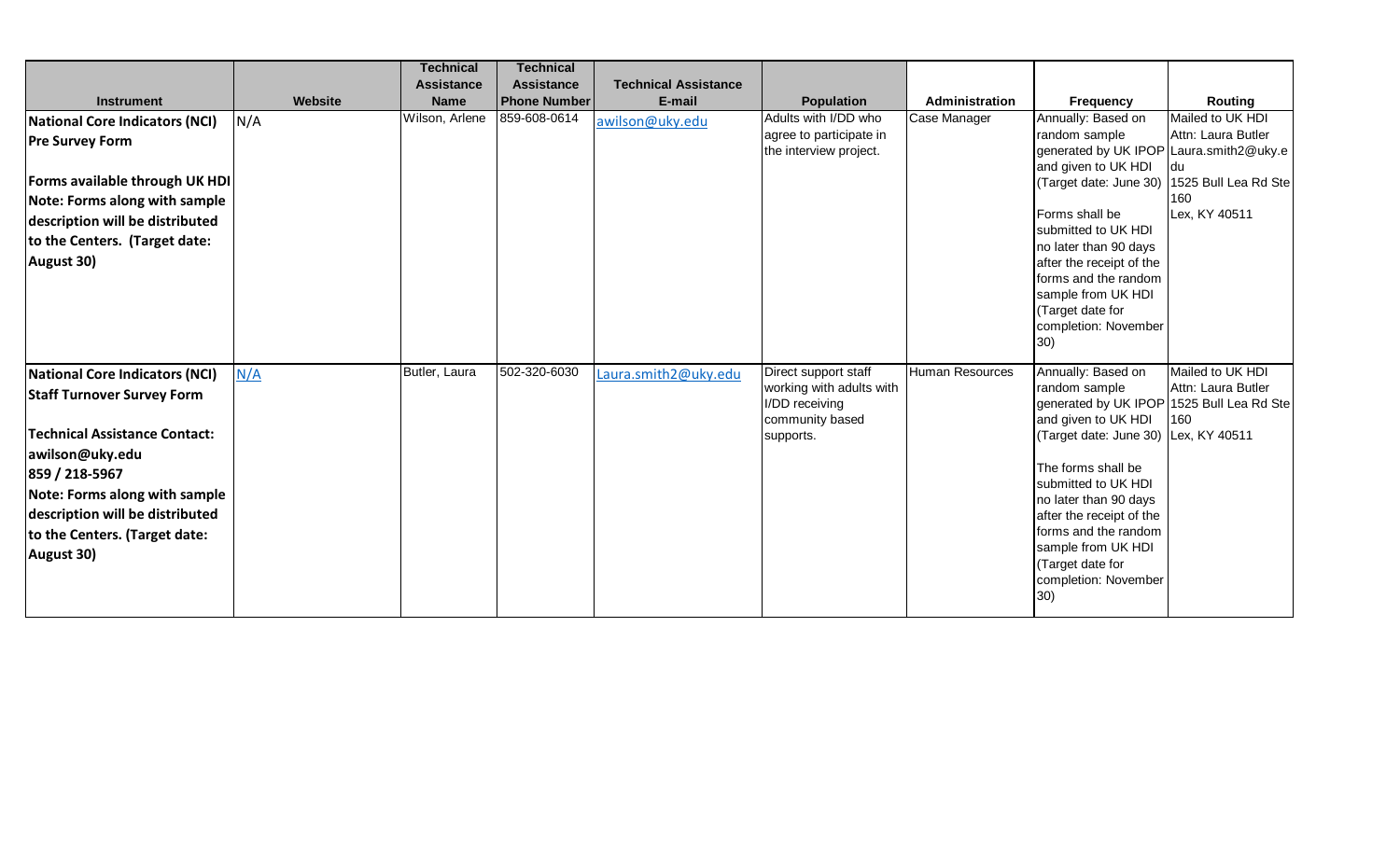|                                   |                                  | <b>Technical</b>  | <b>Technical</b>    |                             |                             |                                                               |                                          |                    |
|-----------------------------------|----------------------------------|-------------------|---------------------|-----------------------------|-----------------------------|---------------------------------------------------------------|------------------------------------------|--------------------|
|                                   |                                  | <b>Assistance</b> | <b>Assistance</b>   | <b>Technical Assistance</b> |                             |                                                               |                                          |                    |
| <b>Instrument</b>                 | Website                          | <b>Name</b>       | <b>Phone Number</b> | E-mail                      | <b>Population</b>           | Administration                                                | Frequency                                | Routing            |
| <b>IMPACT Outcomes Management</b> | <b>IMPACT Caregiver</b>          | Gruen-Kidd,       | (502) 782-6165      | Diane.Gruen-                | Children with SED who       | Assigned KY                                                   | Baseline:                                | All data are to be |
| System (IOMS)                     | Surveys                          | Diane             |                     | Kidd@ky.gov                 | are receiving KY            | IMPACT High Fidelity HFW Facilitator to                       |                                          | entered at least   |
|                                   | Caregiver Baseline (For          |                   |                     |                             | <b>IMPACT High Fidelity</b> | Wraparound<br>Facilitator. Some                               | enter the basic                          | weekly to the      |
|                                   | <b>Ages 0-21)</b>                |                   |                     |                             | Wraparound                  | assistance from                                               | demographic<br>information within 7      | online system      |
|                                   | Caregiver Follow-Up (For         |                   |                     |                             |                             | facilitator's supervisor days and complete                    |                                          | through UK-IPOP.   |
|                                   |                                  |                   |                     |                             |                             | possible when                                                 | the baseline survey                      |                    |
|                                   | <b>Ages 0-21)</b>                |                   |                     |                             |                             | needed.                                                       | within 30 days of first                  |                    |
|                                   |                                  |                   |                     |                             |                             |                                                               | face-to-face contact                     | Refer to the UK-   |
|                                   | <b>IMPACT Youth Surveys</b>      |                   |                     |                             |                             | <b>HFW Facilitator to</b>                                     | with youth/family                        | <b>IPOP-IMPACT</b> |
|                                   | <b>Youth Self-Report</b>         |                   |                     |                             |                             | enter the basic                                               |                                          | <b>Outcomes</b>    |
|                                   | <b>Baseline</b>                  |                   |                     |                             |                             | demographic<br>information within 7                           | Ongoing:<br>6 months from                | Management         |
|                                   | <b>Youth Self-Report Follow-</b> |                   |                     |                             |                             | days and complete                                             | baseline and every 6                     | System web site    |
|                                   | <u>up</u>                        |                   |                     |                             |                             | the baseline survey                                           | months thereafter                        | for further        |
|                                   |                                  |                   |                     |                             |                             | within 30 days of first                                       |                                          | information about  |
|                                   | CFOS Child/Youth                 |                   |                     |                             |                             | face-to-face contact                                          | Final:                                   | data collection or |
|                                   | Caregiver Surveys                |                   |                     |                             |                             | with youth/family                                             | Complete the transfer                    | to review data     |
|                                   | <b>Administrative Data</b>       |                   |                     |                             |                             |                                                               | request form on the                      |                    |
|                                   |                                  |                   |                     |                             |                             | Facilitator or other<br>KY IMPACT Program Fidelity Wraparound | <b>KY IMPACT High</b>                    | reports or monitor |
|                                   | Child/Youth                      |                   |                     |                             |                             | staff will complete                                           | website when a child                     | data.              |
|                                   | <b>Child/Youth Caregiver</b>     |                   |                     |                             |                             | the Transfer or Exit                                          | needs to be                              |                    |
|                                   | <b>Outcomes Survey</b>           |                   |                     |                             |                             | $(#5$ at left)                                                | transferred from one                     |                    |
|                                   |                                  |                   |                     |                             |                             |                                                               | facilitator to another                   | https://dbhdid.ky. |
|                                   | CFOS Child/Youth Surveys         |                   |                     |                             |                             |                                                               | within the same                          | gov/Login/Secure/  |
|                                   | <b>Administrative Data</b>       |                   |                     |                             |                             |                                                               | region. Complete the                     | Login.aspx?Return  |
|                                   | Child/Youth                      |                   |                     |                             |                             |                                                               | Exit form when a child<br>is being       | Url=%2fLogin%2fS   |
|                                   | <b>Child/Youth Outcomes</b>      |                   |                     |                             |                             |                                                               | exited/discharged from ecure%2fLogin.asp |                    |
|                                   | <b>Survey</b>                    |                   |                     |                             |                             |                                                               | <b>KY IMPACT High</b>                    | x%3flo%3d1         |
|                                   |                                  |                   |                     |                             |                             |                                                               | Fidelity Wraparound.                     |                    |
|                                   |                                  |                   |                     |                             |                             |                                                               |                                          |                    |
|                                   | <b>CFOS Young Adult</b>          |                   |                     |                             |                             |                                                               |                                          |                    |
|                                   | Surveys                          |                   |                     |                             |                             |                                                               |                                          |                    |
|                                   |                                  |                   |                     |                             |                             |                                                               |                                          |                    |